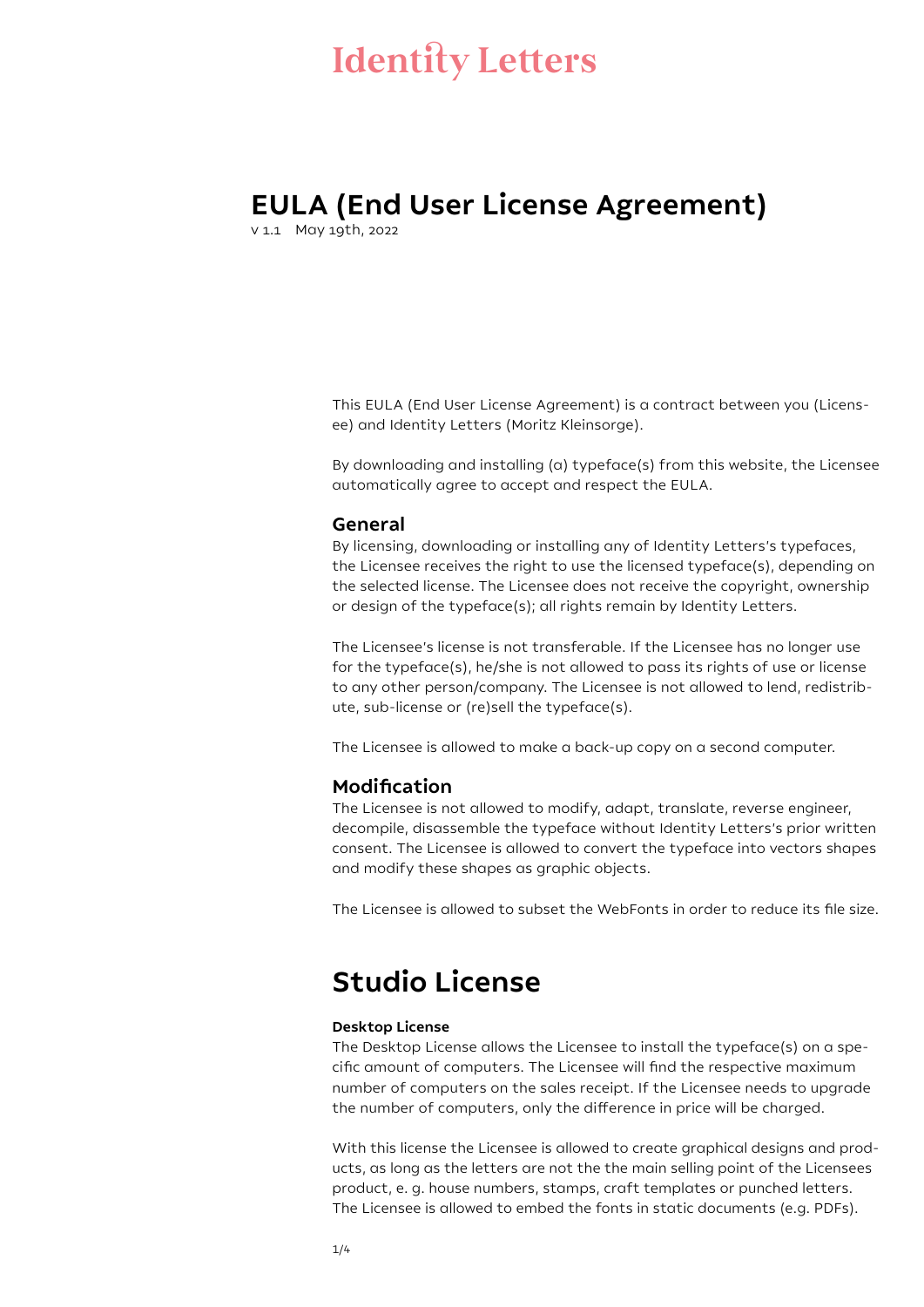### **Webfont License**

The Webfont License allows the Licensee to upload the typeface on a web server (self-hosted) and embed it into a website using the css @font-face method. The Webfont License is not limited to a maximum number of page views, traffic or domains, the Licensee only has to be the owner of the respective domain.

Any other method than @font-face is not permitted.

#### **Third Parties**

The Licensee is only allowed to provide the typeface(s) to a printer or other prepress facility.

The commercial printer or other prepress facilities must: a) agree in written form to use the typeface(s) exclusively for Licensee's work, according to the terms of this EULA b) retain no copies of the typeface(s) upon completion of the work

With the Studio License, the Licensee may not embed the typeface(s) into an Application / E-Book / E-Publication; may not install the typeface(s) on a server; may not embed the typeface(s) into hardware (for example: displays of products / devices); may not use the typeface(s) for broadcast (television, cinema, commercials, animations …).

# **Publisher License**

#### **Desktop License**

The Desktop License allows the Licensee to install the typeface(s) on a specific amount of computers. The Licensee will find the respective maximum number of computers on the users sales receipt. If the Licensee needs to upgrade the number of computers, only the difference in price will be charged.

With this license the Licensee is allowed to create graphical designs and products, as long as the letters are not the the main selling point of the Licensees product, e. g. house numbers, stamps, craft templates or punched letters. The Licensee is allowed to embed the typeface(s) in static documents (e.g. PDFs).

#### **Webfont License**

The Webfont License allows the Licensee to upload the typeface on a web server (self-hosted) and embed it into a website using the css @font-face method. The Webfont License is not limited to a maximum number of page views, traffic or domains, the Licensee only has to be the owner of the respective domain.

Any other method than @font-face is not permitted.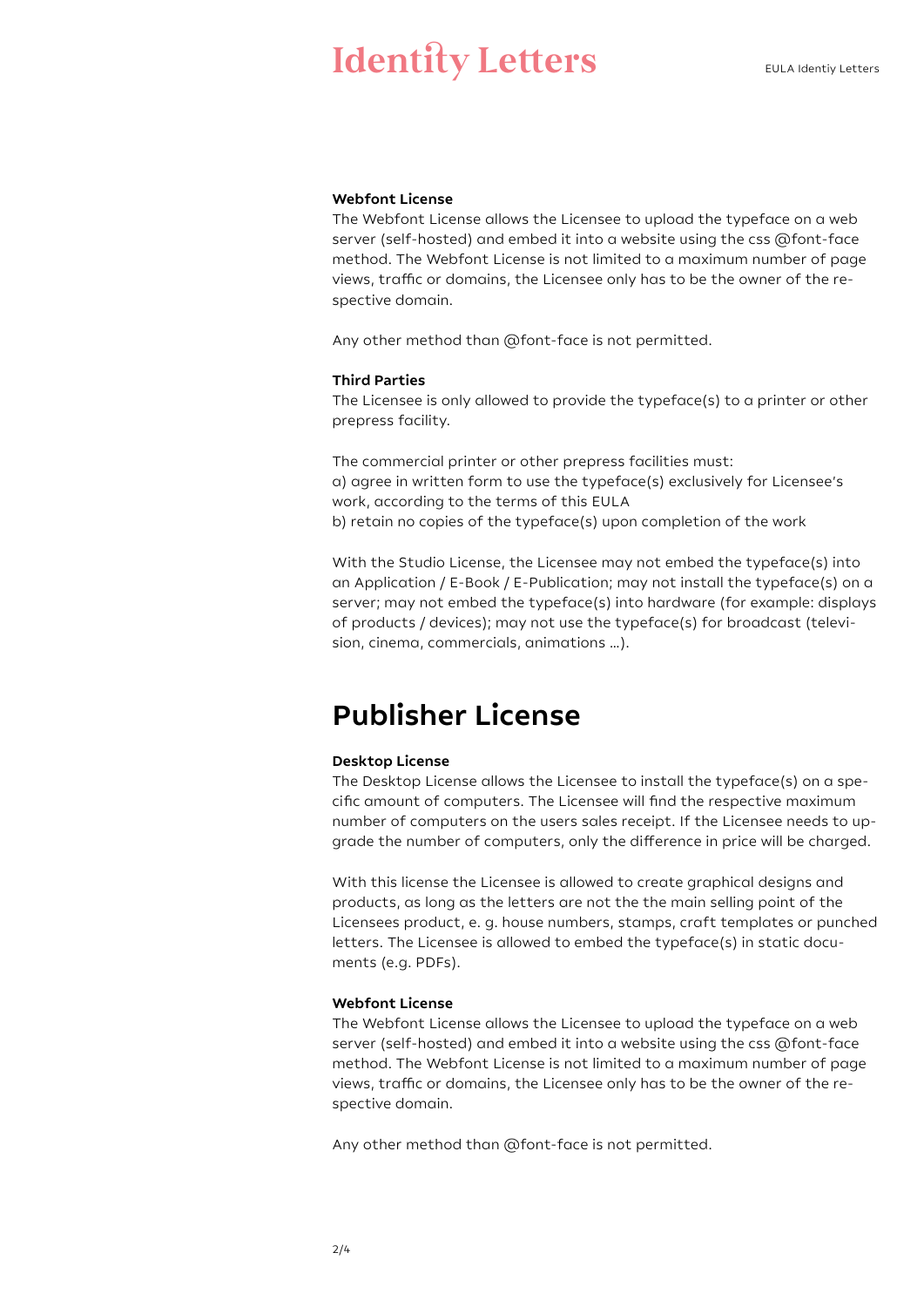#### **Smart Embedding License**

The Smart Embedding License allows the Licensee to embed the typeface(s) in a Mobile Application / E-Book / E-Publication. The Smart Embedding License is not limited to a specific amount of Applications / E-Books / E-Publications or number of downloads or daily/active user, but the Licensee has to be the owner/publisher of the Application / E-Book / E-Publication.

The Licensee must embed the typeface(s) in a secure way, so that no one may export or use the typeface(s).

#### **Broadcast License**

The Broadcast License allows the Licensee to use the typeface(s) in commercials, movies, television, streaming, etc. with no limits on geographical limitation or coverage.

#### **Third Parties**

The Licensee may provide the typeface(s) to a graphic designer, printer or other service bureau that is working on the Licensees behalf only if they agree to use the typeface(s) exclusively for the Licensees work, agree to the terms of this license, and retain no copies of the typeface(s) after completion of the work.

The Licensee may not provide the typeface(s) or make it accessible to any other third parties.

With the Publisher License, the Licensee may not install the typeface(s) on a server or may not embed the typeface(s) into hardware (for example: displays of products/devices).

# **Additional Licenses**

#### **Server License**

For a Server License, please get in touch with us.

The Server License allows the Licensee to install the typeface(s) on an unlimited number of servers owned by the Licensee. Only authorized users (employees and subcontractors) are allowed to have access to the server(s), a public deployment of the typeface(s) is not permitted.

The Server License is not limited by geography, as long as the server(s) belong(s) to the Licensee.

#### **OEM License**

For an OEM License, please get in touch with us.

The Licensee is allowed to manufacture a device (printer, television panel, phone, computer, desktop software) and embed the licensed typeface(s) as the default typeface within the final product.